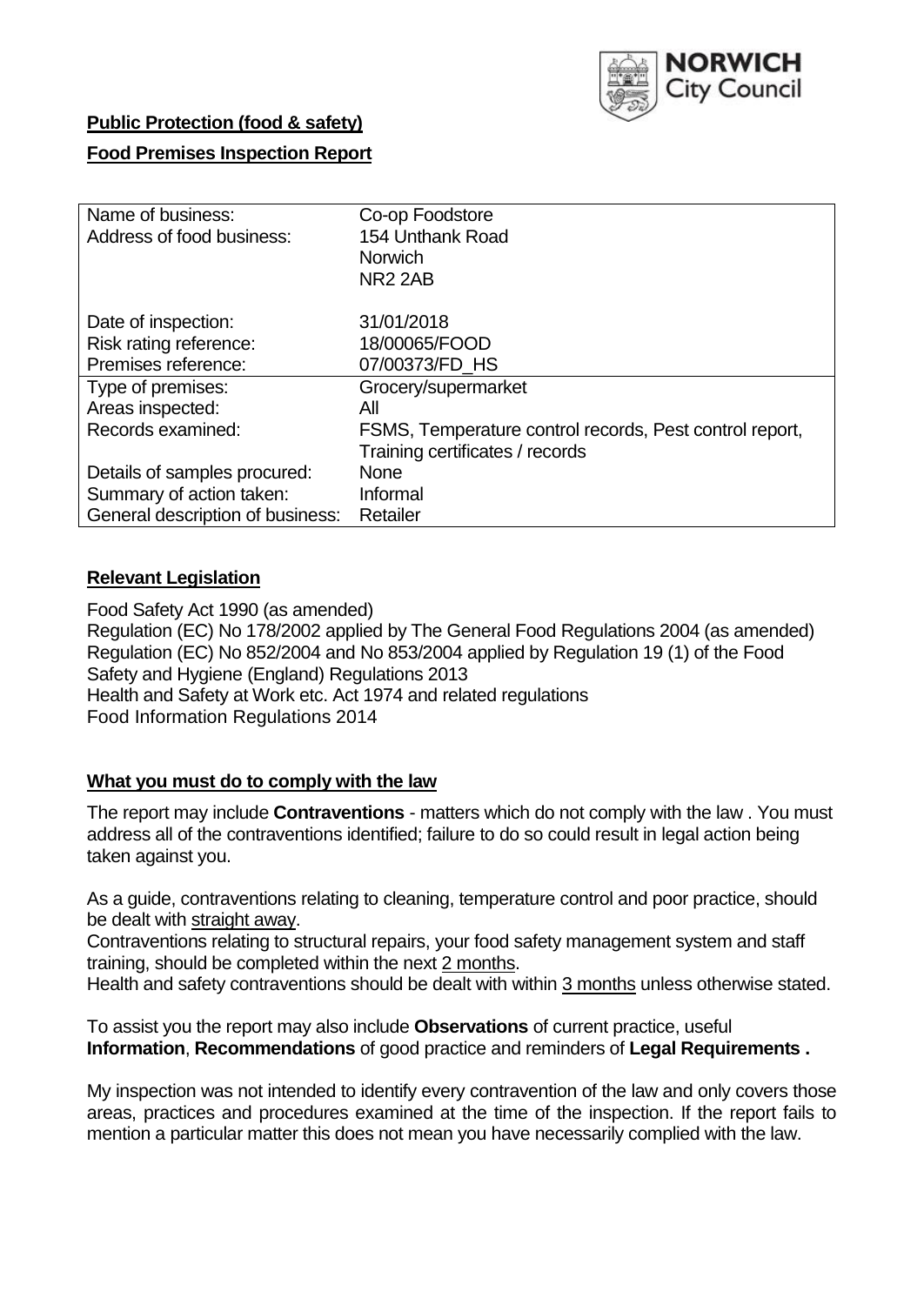# **FOOD SAFETY**

#### **How we calculate your Food Hygiene Rating:**

The food safety section has been divided into the three areas which you are scored against for the hygiene rating: 1. food hygiene and safety procedures, 2. structural requirements and 3. confidence in management/control procedures. Each section begins with a summary of what was observed and the score you have been given. Details of how these scores combine to produce your overall food hygiene rating are shown in the table.

| <b>Compliance Area</b>                     |          |    |           | <b>You Score</b> |                |    |           |                 |                |  |  |
|--------------------------------------------|----------|----|-----------|------------------|----------------|----|-----------|-----------------|----------------|--|--|
| Food Hygiene and Safety                    |          |    |           | 0                | 5.             | 10 | 15        | 20              | 25             |  |  |
| <b>Structure and Cleaning</b>              |          |    |           | $\Omega$         | 5              | 10 | 15        | 20              | 25             |  |  |
| Confidence in management & control systems |          |    | 0         | 5.               | 10             | 15 | 20        | 30 <sub>1</sub> |                |  |  |
|                                            |          |    |           |                  |                |    |           |                 |                |  |  |
| <b>Your Total score</b>                    | $0 - 15$ | 20 | $25 - 30$ |                  | $35 - 40$      |    | $45 - 50$ |                 | > 50           |  |  |
| <b>Your Worst score</b>                    | 5        | 10 | 10        |                  | 15             |    | 20        |                 | $\blacksquare$ |  |  |
|                                            |          |    |           |                  |                |    |           |                 |                |  |  |
| <b>Your Rating is</b>                      | 5        | 4  | 3         |                  | $\mathfrak{p}$ |    |           |                 | $\Omega$       |  |  |

000005

Your Food Hygiene Rating is 5 - a very good standard

# **1. Food Hygiene and Safety**

Food Hygiene standards are excellent. You demonstrated full compliance with legal requirements. You have safe food handling practices and procedures and all the necessary control measures to prevent cross-contamination are in place. **(Score 0)**

## Contamination risks

**Observation** Contamination risks were controlled.

**Observation** Wrapped raw and ready to eat foods were stored and displayed separately.

#### Hand-washing

**Observation** Hand washing was managed well and wash-hand basins were well stocked with hand cleaning material.

#### Personal Hygiene

**Observation** I was pleased to see that standards of personal hygiene were high.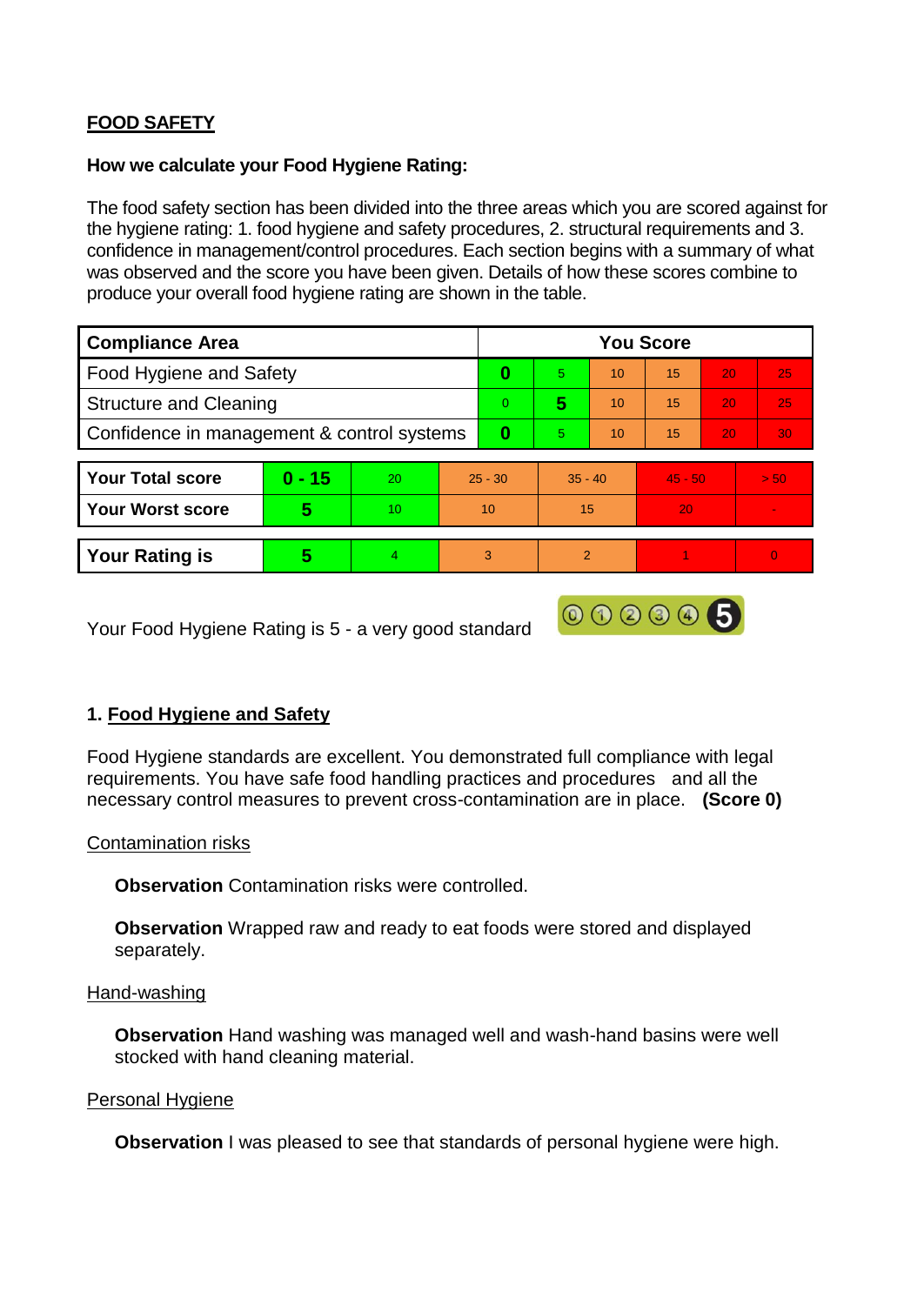**Recommendation** Staff uniforms are worn from home. To reduce risk it is recommended these are changed into at work.

## Temperature Control

**Observation** I was pleased to see you were able to limit bacterial growth and/or survival by applying appropriate temperature controls at points critical to food safety and that you were diligently monitoring temperatures.

**Observation** Delivery temperatures are checked with infra red thermometers, and recorded.

The probe is calibrated by the fresh food specialist (who audit)

Chillers and freezers monitored electronically. A few are not in this system and are monitored manually twice a day, and recorded.

## Unfit food

**Observation** Daily stock rotation checks for 'use by' and 'best before' dates are done, and stock is reduced as the end of shelf life is approaching. Records are kept. There is a separate area for sale reduced items, and a separate marked area in the store room once removed from sale. All stock was well in date.

#### **2. Structure and Cleaning**

The structure facilities and standard of cleaning and maintenance are all of a good standard and only minor repairs and/or improvements are required. Pest control and waste disposal provisions are adequate. The minor contraventions require your attention. **(Score 5)**

## Cleaning of Structure

**Contravention** The following structural items were dirty and require more frequent and thorough cleaning:

• floor beneath shelving in both stockrooms

## Cleaning Chemicals / Materials / Equipment and Methods

**Observation I** was pleased to see that the premises was kept clean and that your cleaning materials, methods and equipment were able to minimise the spread of harmful bacteria between surfaces.

**Observation** Diversey sanitiser is in use.

#### Facilities and Structural provision

**Observation** I was pleased to see the premises had been well maintained and that adequate facilities had been provided.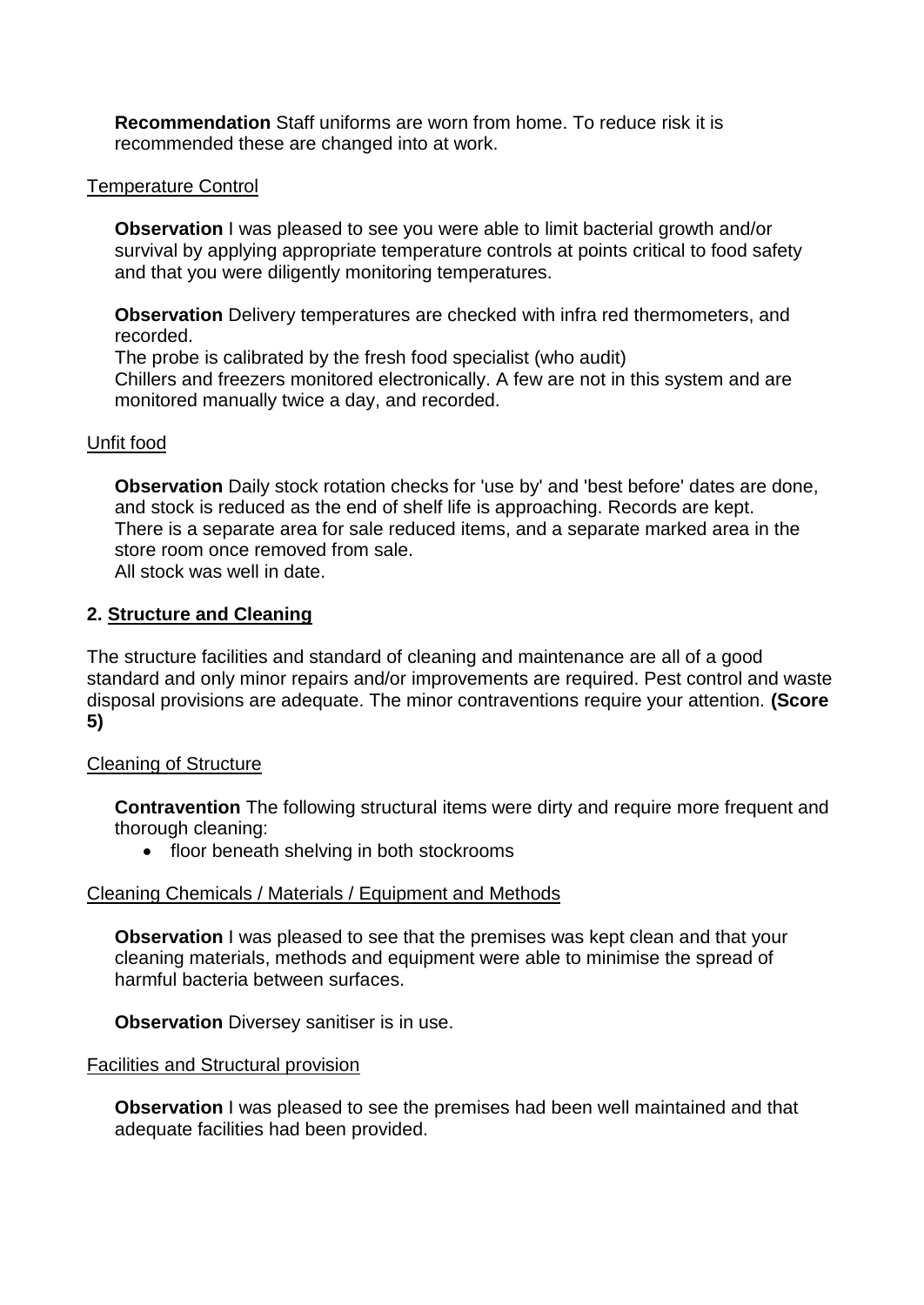## Pest Control

**Observation** Millenium pest control contractors visit regularly. No problems have been identified.

## **3. Confidence in Management**

A food safety management system is in place and you comply fully with the law. Hazards to food are understood properly controlled managed and reviewed. Your records are appropriate and being maintained. All your staff are suitably supervised and trained. You have a very good track record. **(Score 0)**

#### Type of Food Safety Management System Required

**Observation** Your SFBB/food safety management system was in place and working well. I was confident you had effective control over hazards to food.

**Observation** You have on line food safety procedures, supported by monitoring documentation kept in store.

#### **Traceability**

**Observation** Your records were such that food could easily be traced back to its supplier.

**Observation** Products are purchased centrally by the Co-op. You have good traceability, and internal procedures and alerts regarding product recall.

#### Waste Food and other Refuse

**Observation** You have commercial waste contracts in place.

#### **Training**

**Observation** I was pleased to see that food handlers and/or managers had been trained to an appropriate level and evidence of their training was made available.

**Observation** On line training courses in variety of topics are carried out.

#### Infection Control / Sickness / Exclusion Policy

**Guidance** Public Health England recommends that food handlers known or suspected to be suffering from a food-borne infection or gastrointestinal illness stay away from work until symptom-free for 48 hours.

**Observation** Policies were in place to prevent any infected food handler from contaminating food.